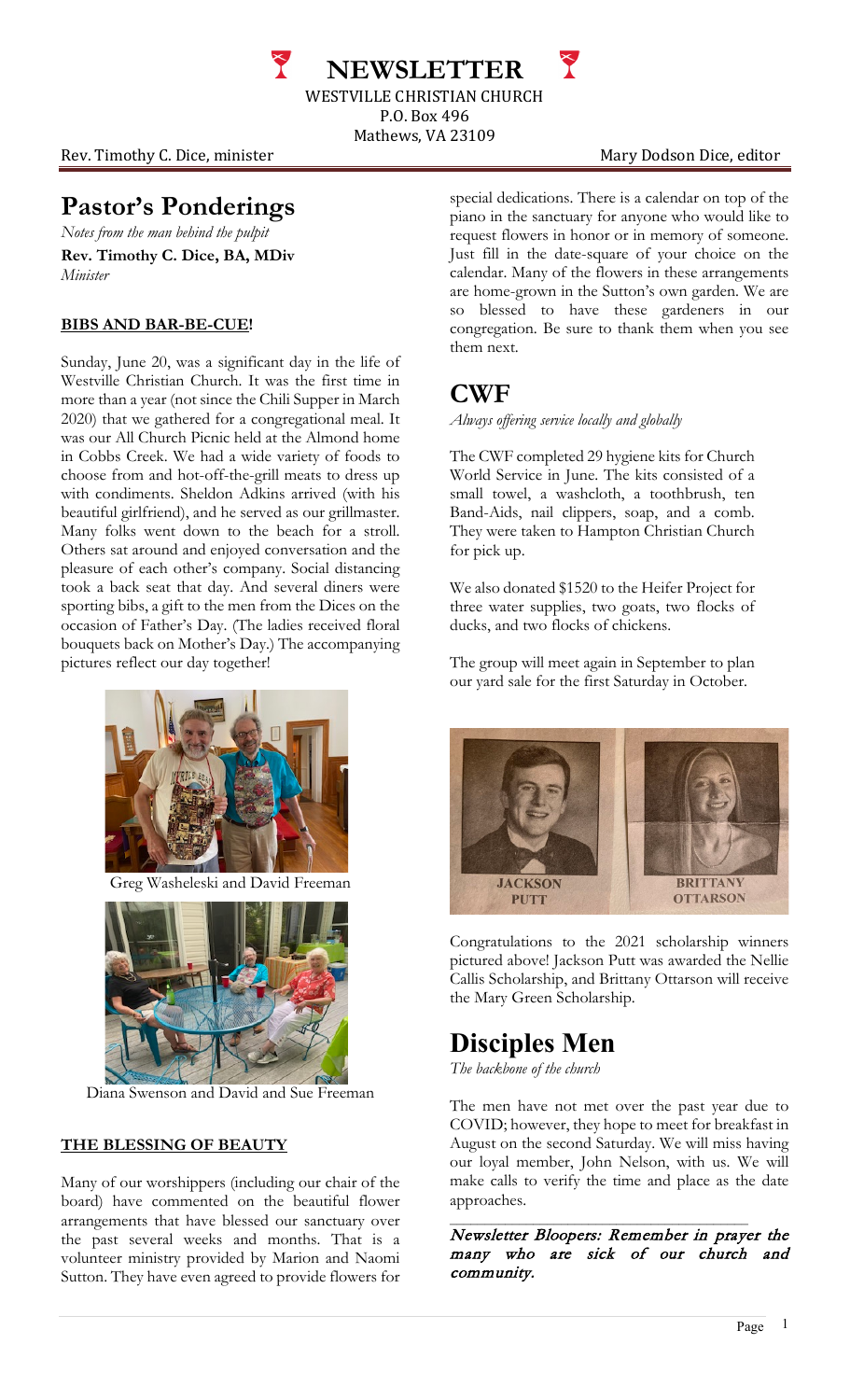# **Chairperson Chimes**

*Behind every church board is a dedicated chairperson*

**Frankie Edmondson** *Chair of the Board*

#### **HAPPY SUMMER**

May the Lord bless you through this season. We had a wonderful picnic at Mary Beth Almond's house. Greg Washeleski made delicious smoked pork BBQ. Sheldon Adkins cooked hot dogs and hamburgers. Everyone else provided sides. It was a great time for all. We will meet again at Mary Beth's for the Sunday School picnic on September 9.

There will be no board meetings or CWF meetings until September.

We are getting back to the norm for our church. Hopefully, Tuesday night dinners will be back this fall. Our minister worked so hard to keep his congregation having sermons through this pandemic. So far, no one in the congregation has had the virus.

Prayers have continued for all our congregation in this difficult time. We continue to pray for Fleta and all she has been through. Mo Staton and many more have needed our prayers. Continue to read the prayer list and pray for everyone.

Thank you, Mary Dice, for doing our newsletter and keeping us informed.

In Christian Love, Your Chairman, Frankie



### **Pastor's Postscripts**

### **TRIBUTE DAY**

We have special days of remembrance frequently on our national calendar. We remember Veterans with special observances in May and November. We remember the Founders of our nation on the Fourth of July. We remember the birthdays of Lincoln, Washington, and Martin Luther King. We honor and remember workers on Labor Day. We remember the discovery of the Americas on Columbus Day. We commemorate St. Valentine and St. Patrick with their special days. We remember Jesus on Easter and

Christmas. We pause to give thanks in the spirit of the Pilgrims on Thanksgiving Day.

**\_\_\_\_\_\_\_\_\_\_\_\_\_\_\_\_\_\_\_\_\_\_\_\_\_\_\_\_\_\_\_\_\_\_\_\_\_\_\_\_\_\_\_\_\_\_\_\_\_\_\_\_\_\_\_\_\_\_\_\_\_\_\_\_\_\_\_\_\_\_\_\_\_\_\_\_\_\_\_\_\_\_\_\_\_\_**

Within the last year, there were three of our members who passed away: Scotty Hunley, Velma Foster, and John Nelson. Although there was a memorial service for Scotty, the COVID situation last July limited it to family members only. And pandemic restrictions and various factors combined to prevent gatherings for Velma and John. I mentioned a few weeks back that we ought to have a time to pay tribute to those we have lost. I asked for people to write down things they wanted to say, remembrances they wanted to share about Scotty, Velma and John – tributes to the lives they led. All three of them were important parts of our church – from way back and in more recent years, as well. The ladies of CWF did have a time of remembrance for Velma at one of their meetings, but not everyone got to participate in that. What we write and share about these three will be a blessing to their extended family here in the church. We have chosen **August 22** for what we are calling **Tribute Day**. We will meet after church in our Fellowship Hall for a potluck salad luncheon, followed by our time of tributes. If you cannot attend, please feel free to send a written note that can be read at this event. If you so designate, your note will be passed along to the families.

### **PRACTICING WHAT WE PREACHED**

Back in May (Pentecost Sunday), I preached a message titled "Make It Personal." The sermon discussed several kinds of evangelism. Evangelism can be defined as the sharing of the gospel message to people who don't know about or don't believe in Jesus Christ as a personal savior. Our Regional Minster (Bill Spangler-Dunning) defined it for us in a recent email: "Evangelism is simply the excitement that flows from God THROUGH us when we really believe that we have to tell the world about the inclusive, love-based, all-are-welcome message that we (as Disciples) see in the life of Jesus Christ." The best way to spread the word of the Lord is to evangelize. Each of us must define an evangelism style or method that we are comfortable with. You probably won't get to be a Pulpit Evangelist. And many are not comfortable with door-to-door or street evangelism.

But we each can be effective with Personal Evangelism. This takes place in the neighborhood, the workplace, even in the home. A devout Christian demonstrates his/her faith in everyday actions. It doesn't matter if it's showing your work ethic, helping a neighbor with a tough project, or being a loving father, son, mother or daughter; it all radiates toward the people around you and is a positive reflection. Your words and your actions command respect and attention from others. As a simple follower, your personal lifestyle can bear the message. "Actions do speak louder than words," so people will accept Jesus Christ as Savior if they have a good, consistent example of Christian behavior in front of them (you). Evangelize with a service example and let people know that Jesus is the example you're following!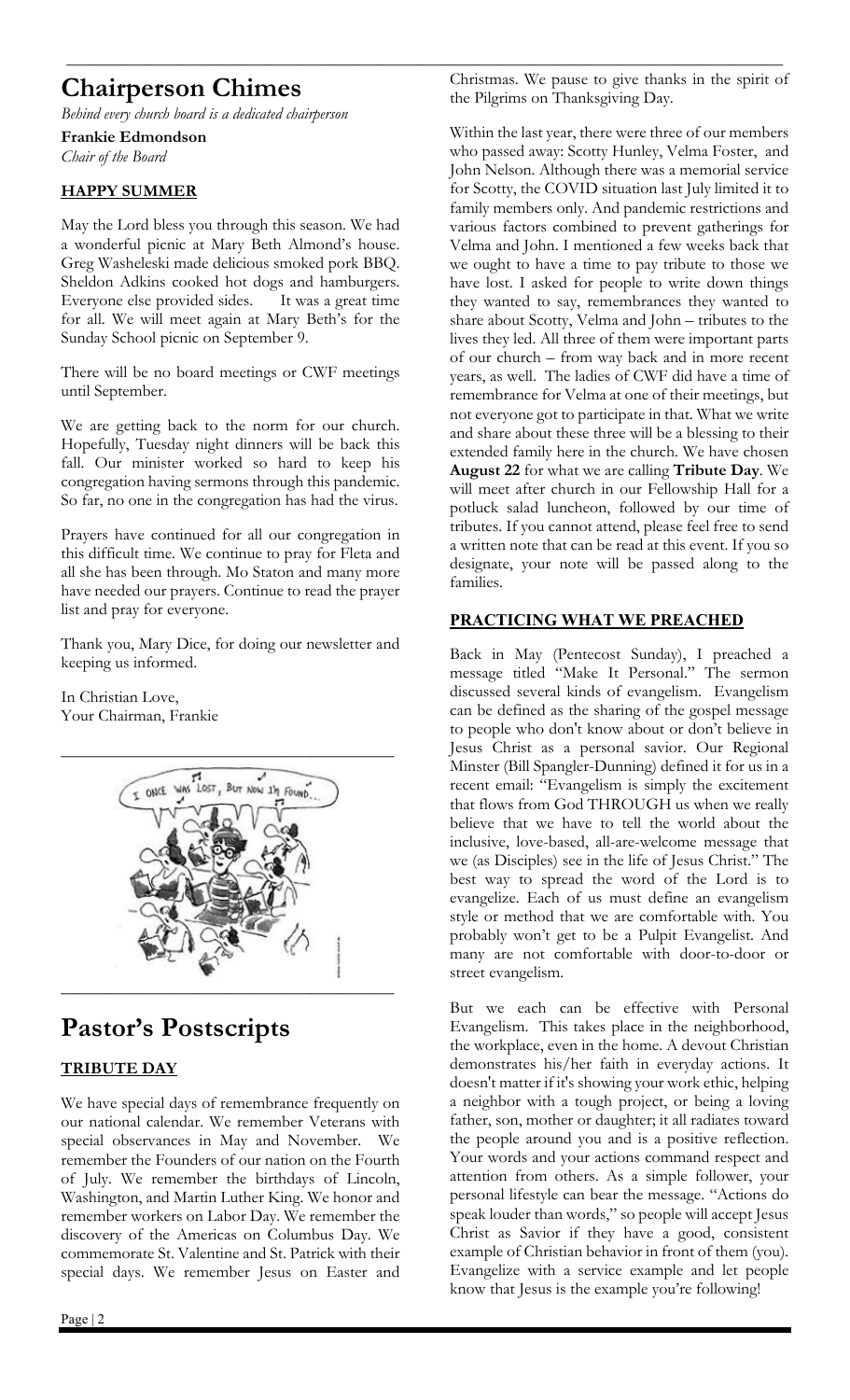You can also do the work of evangelism by sharing your creativity and/or your artistry (visual, musical or whatever). Perhaps you are skilled in ways of the internet. Soon, we will have our web site revised and up-to-date. You can tell people about it and send them there to see for themselves (Westvilledisciples.com or westvilledisciples.org). By far the most effective means of evangelism is Personal Evangelism. Your personal evangelistic style should focus on how your relationship with Christ uplifts and helps you in life. Avoid tying your message to any personality (including your pastor). He or she can be helpful, inspiring, and encouraging, but should not be the reason for your attachment to the church. Instead, describe how the functions and activities of the church help you with your spiritual life. Comment on how the spirit of the congregation accepts and encourages you. That's how you "Make It Personal."

## **Sunday School Sightings**

*Bible Café and what do you say?*

We have been glad to reconvene with our Sunday morning's coffee, snacks, and study, after a pause for COVID. Our lessons are always filled with lively discussions, made more lively by the various viewpoints brought to the table. One Sunday, we had a good discussion about how Jesus communicated with every level of people from all walks of life and it brought to mind a presentation I used to do about behavior styles—how to most effectively communicate with people with styles different from your own. So the following Sunday we had that session as our Sunday school lesson. It was great fun and we figured out that our small group brought each of the four different behavior styles to the table, which makes for a perfect team! Hopefully, it helped our communication skills, as well. We would love to have you bring your behavior style to Sunday school!

### **Editor-reals**

*Elucidation and other ostentatious words* **Mary Dodson Dice** *Newsletter Editor*

### **Olympic Fever Sweeps the Nation!**

To varying degrees, the country is following a little thing in Tokyo called the Summer Olympic Games. I can remember watching the Olympics with my family from a very young age. For Tim and me, it is important in a very special way. As choral singers in southern California, we were invited to perform with the Olympic Honor Choir in the opening ceremonies of the 1984 Summer Games in Los Angeles. We were also able to view a number of competitions. Calling the event memorable and indescribable comes nowhere near the reality of it. We truly felt it was an honor to be a part of it. That feeling has not abated, and every two years (pandemic aside), we are glued to our television, swelled with the same pride we felt back then.

This time, it seems one topic is eclipsing all others. A young woman withdrew from competition, citing concern for her mental health. Fortunately, she has received much support and encouragement for this decision. Predictably, she has also received criticism and admonishment.

**\_\_\_\_\_\_\_\_\_\_\_\_\_\_\_\_\_\_\_\_\_\_\_\_\_\_\_\_\_\_\_\_\_\_\_\_\_\_\_\_\_\_\_\_\_\_\_\_\_\_\_\_\_\_\_\_\_\_\_\_\_\_\_\_\_\_\_\_\_\_\_\_\_\_\_\_\_\_\_\_\_\_\_\_\_\_**

Simone Biles has already proven herself to be the gymnastics GOAT (greatest of all time) by being the most decorated Olympic gymnast in *history*. She earned that title because she was the best each time she competed under a given set of circumstances and because she knew what she was doing. Because she knew during competition that she was not at her best to a point that she could endanger herself, it was sensible to step away. Losing a sense of space while flipping and turning midair at a very fast pace is dangerous, and she knew it. Gymnasts call that sense the "twisties."

Simone focused her energies on her own well being and brought an important issue to the forefront, one that Naomi Osaka, a tennis player, had also done just a few weeks before. No one knows the pressures elite athletes face except other elite athletes. I am reminded of one of my favorite memes: **"Always be kind to others. You never know what they are going through."** These women are brave to face their demons every day and to know which battles to let the demons win.

Depression and anxiety are thieves. They rob us of our thoughts, our comfort, our security. The episodes they create cause us to attend activities, including church, more – *or less --* often. We are uplifted by the presence of others, or we find comfort in solitude. Either is okay because we know better than anyone what we need to do to heal.

Matthew 19:26 tells us that **with God, all things are possible** and Romans 8:38-39 assures that **You are loved beyond all measure**. This is true even if we are experiencing the "twisties" and have to drop out of one of our normal daily events. At Westville, we are teammates. We look out for each other. In the arms of each other – in person or in spirit – we heal and thrive.

## **Good and Faithful Servants through the End of the Year ELDERS**

| <u>August</u>  | Mary Dice and Frankie Edmondson                |
|----------------|------------------------------------------------|
|                | September Gary Edmondson and David Freeman     |
|                | October Mary Beth Almond and Frankie Edmondson |
|                | November Mary Dice and Gary Edmondson          |
|                | December Frankie Edmondson and David Freeman   |
| <b>January</b> | Mary Dice and Frankie Edmondson                |

Assignments for communion preparation and counting will continue to be posted on the bulletin board in the Sunday School office. We request that Deacons continue collecting empty cups and left over bulletins.